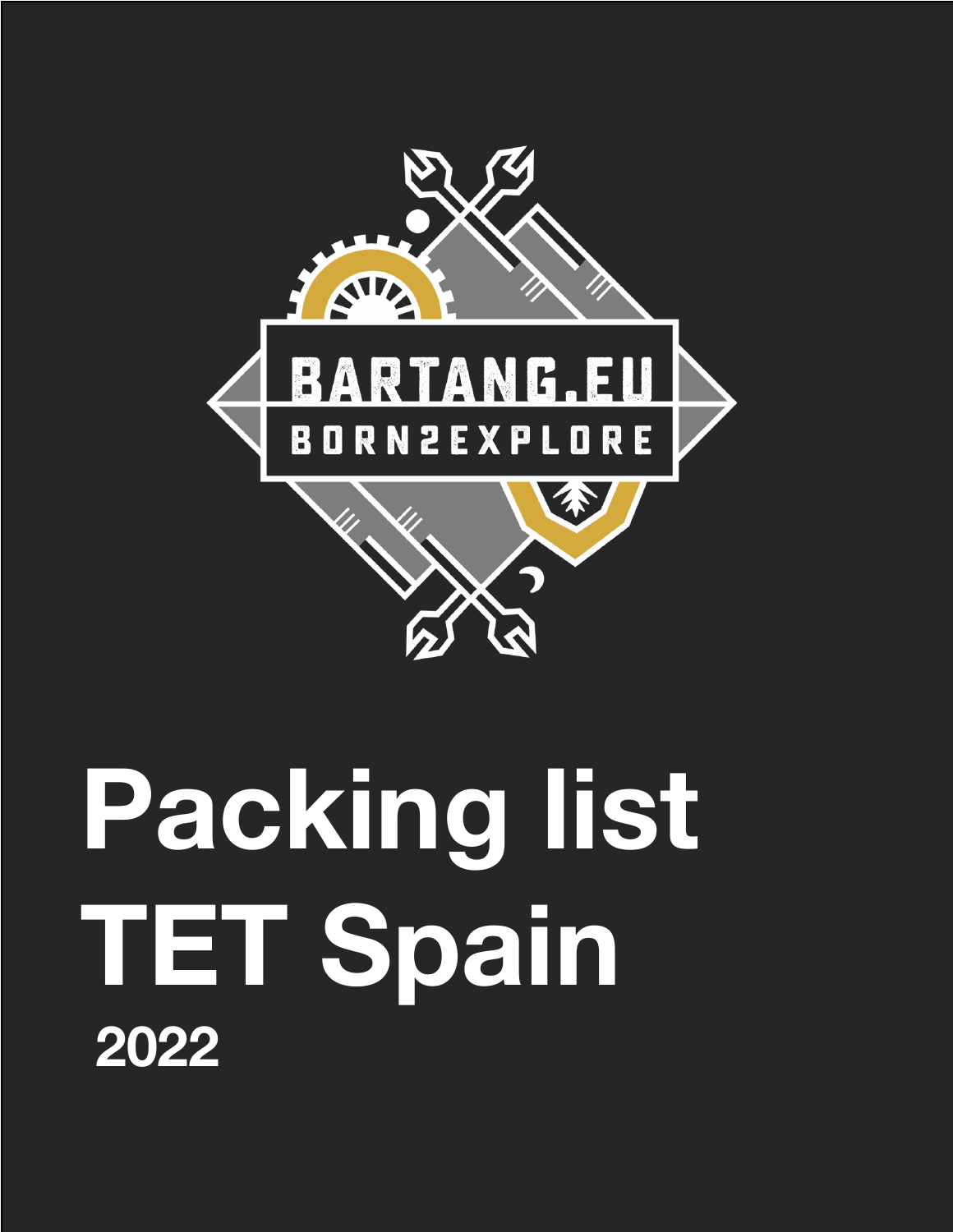#### **CAMPING GEAR**

 $Tent + Footprint + Pegs$  Sleeping mat Exped inflatable cushion Down sleeping bag Sleeping bag liner Helinox Mini chair one

#### **CLOTHING**

 Zipper pants Fjall raven Klim1/4 Zip Merino long sleeve Palladium shoes Override jacket (mid layer) 4x underwear bambino 3x merino shirt Merino long underpants Down jacket 2x thin socks 1x motor socks 1x Waterproof motorcycle socks Sealskinz Hat

#### **TOILETRIES**

**Toothbrush Toothpaste**  Deo roller Soap bar **Earplugs**  Foot powder (in plastic bag) **Toothpicks**  Paracetamol Voltaren K **ORS**  Imodium **Cetirizine**  First aid kit Towel Toilet paper

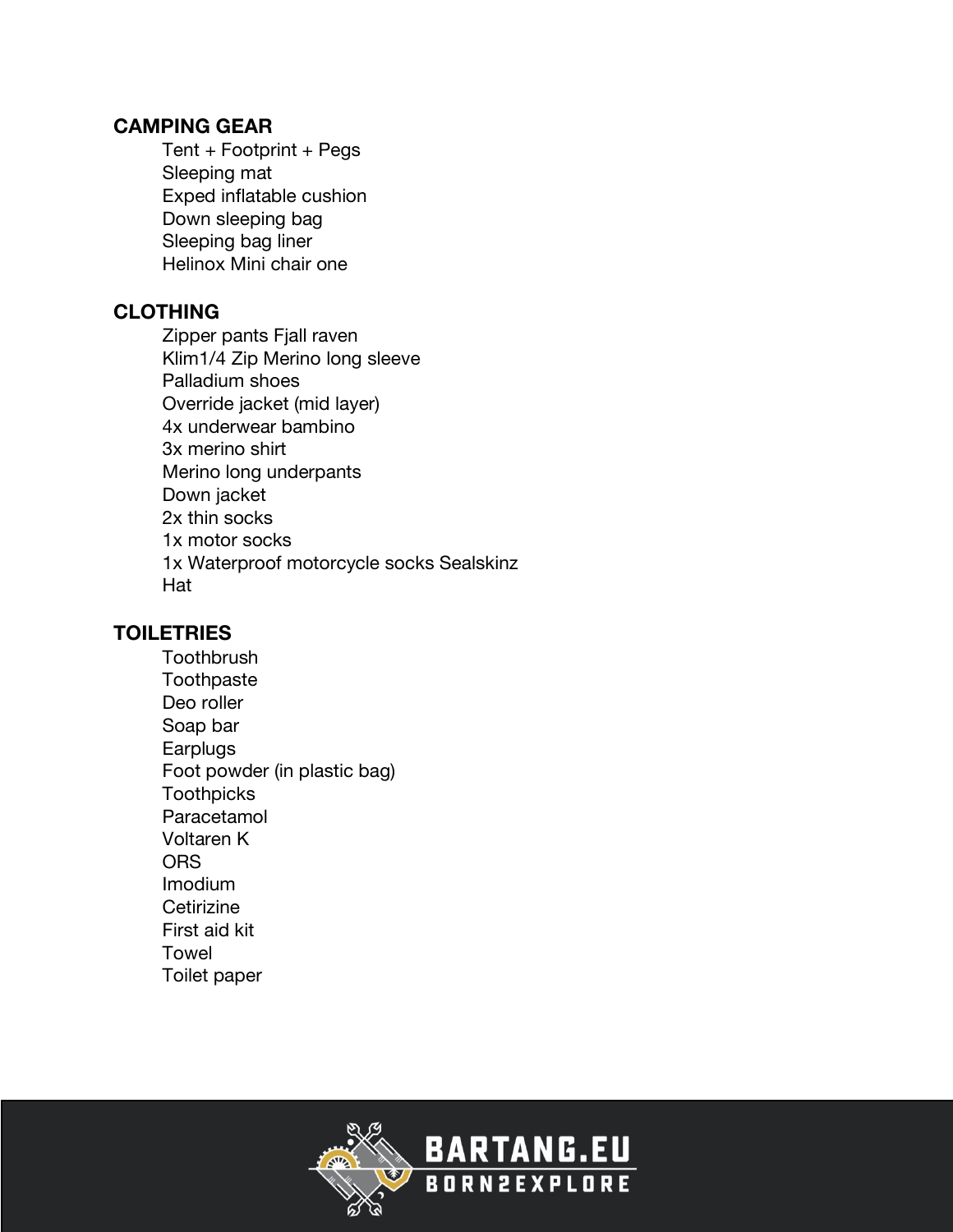#### **ELECTRONICS**

Iphone  $+$  cable  $+$  charger Powerbank + cable + charger (extra) Fuji camera  $+$  batteries  $G$ opro + batteries RAM tough claw  $+$  arm Garmin montana 700i Garmin inreach mini + cable BioLite Headlamp

#### **TOOLS AND SPARES**

 Klim Tool Pack with tools (tire levers, chain breaker, spark plug wrench, wrenches etc.) 2x extra strap Spare biba 18" Spare biba 21" Brake pads front Brake pads back Fuses Tie wraps Iron wire 10m Dyneema rope (to be able to tow each other and as a washing line etc) MP tool Leatherman Spare engine key

#### **COOKING**

 Primus omnifuel burner Primus fuel bottle + pump + screen Foldable Sea to Summit pan and kettle Dipper (to boil water in hotel room) Coffee filter holder Sea to Summit Coffee filters KLIM Temper Flask Thermos Folding cup Folding bowl **Cutlery**  Knife Water bag 4 L

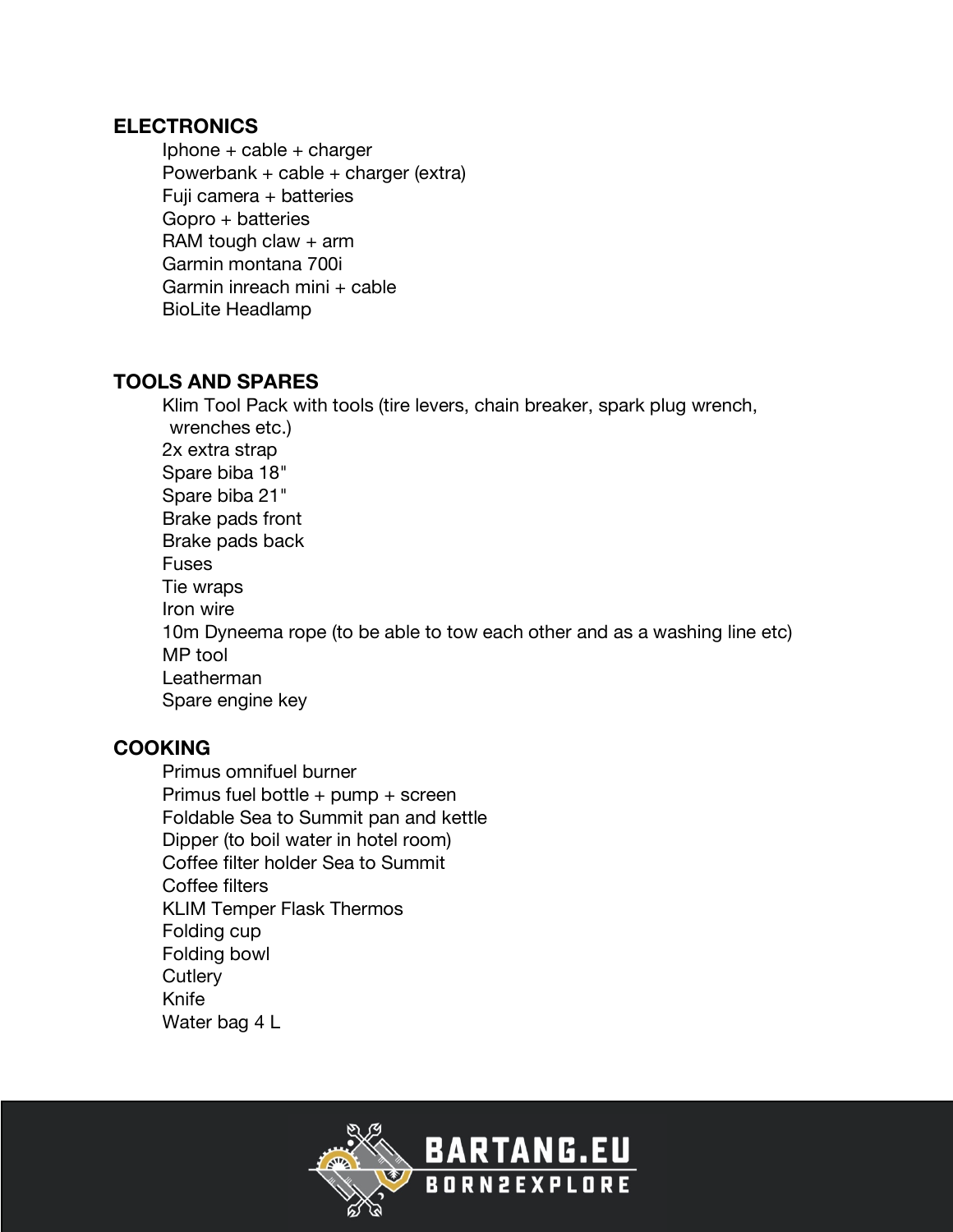Foldable Mini backpack Sea to Summit **Coffee Rice**  Macaroni Tuna Emergency meals Summit to Eat

#### **MOTOR CLOTHING**

 Helmet **Goggles**  Gloves Klim inversion pro Gloves Dakar **Sunglasses**  Motor jacket Motor pants Buff Motor boots Sidi Crossfire 3 Drinking backpack

#### **LUGGAGE**

 Turkana MadMules + inner bags (prototype) Small 25 liter Turkana Duffalo (prototype) 2x Bushbaby (attached to side panniers) 2x Oxpecker (attached to side panniers) **Rokstraps** Bungee net

#### **DOCUMENTS**

 Passport Vaccination booklet Driving license Vehicle registration card Green card Bank card Credit card ANWB card Map of Spain